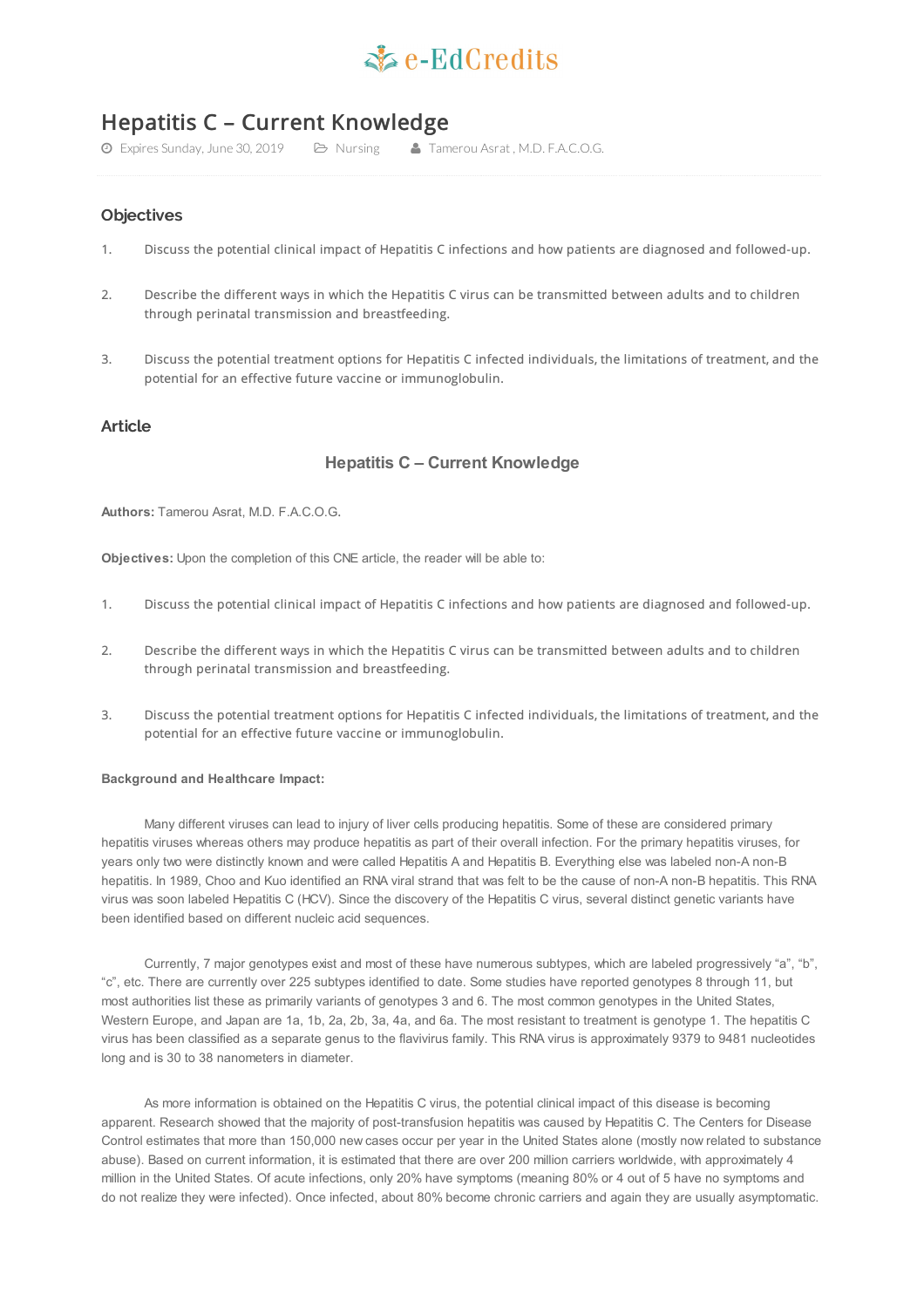Of these chronically infected HCV carriers, 75% will have elevated liver function tests, which means that 25% have normal tests but are still carriers. Chronic hepatitis C is slowly progressive, and it is estimated that 10% to 30% progress to cirrhosis after 20 years. Of those with cirrhosis, the risk of developing hepatocellular carcinoma is 2% to 5% per year. Therefore, the potential impact on healthcare in the United States and worldwide is enormous.

Furthermore, another difficulty that occurs in evaluating patients infected with this virus is that a viral marker antigen that denotes infectivity has not been identified. If one looks at hepatitis B, the presence of the hepatitis B surface antigen (HBsAg) denotes the possibility that a person is infectious. A similar antigen marker for hepatitis C does not currently exist. Infectivity is usually based on a positive HCV-RNA viral load.

#### **Diagnosis:**

In 2005, cell culture of hepatitis C became reality by 3 different research groups (Lindenbach et al, Wakita et al, and Zhong et al). This allowed every step of the viral lifecycle to be studied including viral entry into the body, replication, assembly of the virus, and release. What has made studying hepatitis C difficult is that there are essentially no animal hosts other than humans. There has been an attempt to develop a non-human primate host to study this, but research is primarily left to humans.

The structure of the virus is basically 11 proteins. There are 3 structural proteins, which are the core protein and 2 envelope proteins designated E1 and E2. There are 8 nonstructural proteins, which are primarily different enzymes. Most of these enzymes are used for replication of the virus once a host is infected. When hepatitis C enters the bloodstream, the envelope glycoproteins E1 and E2 bind to apolipoproteins (B, C1, and E) found on circulating cholesterol. The cholesterol that it attaches to is primarily VLDL and LDL. The full viruses then circulate through the bloodstream connected to these lipoproteins and are designated lipoviral particles. This allows the virus to have access to the liver making entry into the liver cell easier because of its connection to the cholesterol molecule. Once the virus is in the cell, the RNA viral genome is replicated using the cells resources. The virus is then reassembled again attached to lipoproteins and released back into circulation.

The diagnosis of an HCV infection primarily relies upon the detection of antibodies to the virus and identifying the nucleic acid of the virus by PCR testing (polymerase chain reaction). The laboratory workup primarily involves an ELISA screening test (enzyme linked immunosorbent assay) that looks for the presence of antibody to the virus. Currently, most labs now use a third generation anti-HCV ELISA test called an ELISA-3. This ELISA test, however, can have a very high incidence of false positive results, especially if used in a low risk population.

If a patient tests positive for HCV antibody, in the past, the next step was to evaluate by a RIBA test (recombinant immunoblot assay). This test was similar to the Western Blot Assay used in evaluating infection of HIV (human immunodeficiency virus). The RIBA test was a series of different antibodies to other aspects of the hepatitis C virus, and if positive, would suggest that the patient was infected or at least had been previously exposed (versus a false positive antibody screening test if the RIBA was negative). Unfortunately, the RIBA test is no longer available as of 2012. Therefore, a positive HCV antibody screening test is now confirmed by the more specific test of HCV-RNA viral detection by PCR. The problem associated with the RIBA test no longer being available, is that it is not fully possible to tell a patient (who has a positive HCV antibody screen test result and a negative HCV-RNA PCR test result) whether the positive antibody screen result was a false positive test versus the fact that an infection did occur, but the patient now has a negative viral load. Not being able to differentiate between these 2 possibilities could theoretically affect insurability.

The mean time period from an HCV infection to the development of an anti-HCV antibody response is 12 weeks but can take up to 6 months in some cases. Therefore, during an acute episode of hepatitis, the anti-HCV antibody test may be negative. Therefore, in evaluating a patient for acute hepatitis, the HCV RNA-PCR test should be ordered. If an individual is confirmed to be infected with HCV by a positive HCV-RNA viral load, they should have liver function tests performed along with hepatitis C genotyping. Additionally, a consultation with gastroenterology is recommended to determine if a liver biopsy is indicated and whether the patient is a candidate for treatment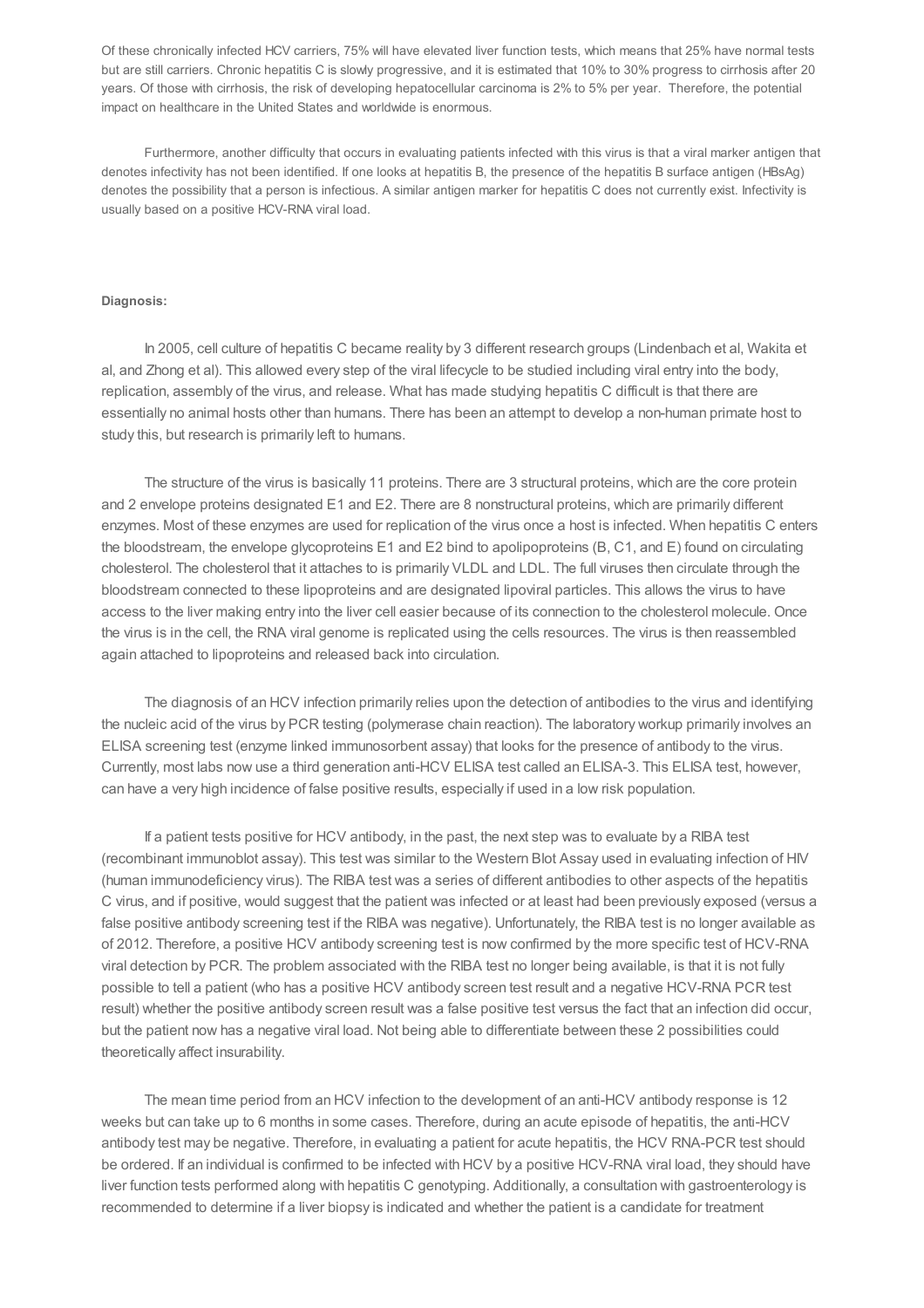(treatment based on the patient's current medical status and the genotype involved).

### **Transmission of HCV:**

The spread of Hepatitis C is by a percutaneous or permucosal pathway. Therefore, the transmission between individuals primarily occurs in the following ways:

- · Through Blood or Blood Products
- Through IV Drug Abuse
- **Sexually**
- Perinatal Transmission

The risk of HCV transmission between family members or sexual partners seems to be low at less than 1% (but is not reported to be zero). In a study by Nakashima et al, of over 1100 residents in an HCV endemic area of Japan, anti-HCV antibody was detected in 14% of the population. However, the positive rate amongst sexually active spouses was only 7% with half of those tested showing different serotypes. In a study by Bresters et al, all 50 heterosexual partners of HCV positive individuals were HCV-RNA and anti-HCV negative. The median duration of sexual relations was 13 years. Several other studies have also shown a low transmission rate by sexual activity (in the range of 1% or less). However, transmission can occur and it appears to be more common in patients with a history of multiple sexual partners. The sexual transmission rate to an uninfected person is also higher if the positive partner was infected through recurrent sources (IV drug abuse or multiple sexual partners).

This low transmission rate through sexual activity may be due to a low detection rate of the Hepatitis C virus in human secretions (other than blood). Therefore, the larger risk for HCV transmission in the population seems to stem from blood transmission such as transfusion with blood products, IV drug abuse, organ transplantation, or other external sources such as acupuncture, etc. As stated, the main area of concern when the transmission of hepatitis C was originally examined was its relation to post-transfusion hepatitis. Most studies revealed that the majority of post-transfusion hepatitis was caused by HCV. With the addition of anti-HCV testing and testing for the presence of virus by PCV of donated blood, the risk of developing posttransfusion hepatitis C infection is now less than 1 in a million units transfused. This testing of donated blood has markedly decreased the incidence of post-transfusion hepatitis in the United States. Though several papers report blood transfusion risks, the table below shows the approximant current risks of becoming infected through transfusion, per unit of blood transfused.

#### **Table: Current estimated risks of transmitting infection per unit of blood**

#### **transfused from Units that are negative in laboratory testing.**

| Hepatitis B | 1 in 200,000 units transfused       |
|-------------|-------------------------------------|
| Hepatitis C | $<$ 1 in 1,000,000 units transfused |
| HIVI & N    | < 1 in 2,000,000 units transfused   |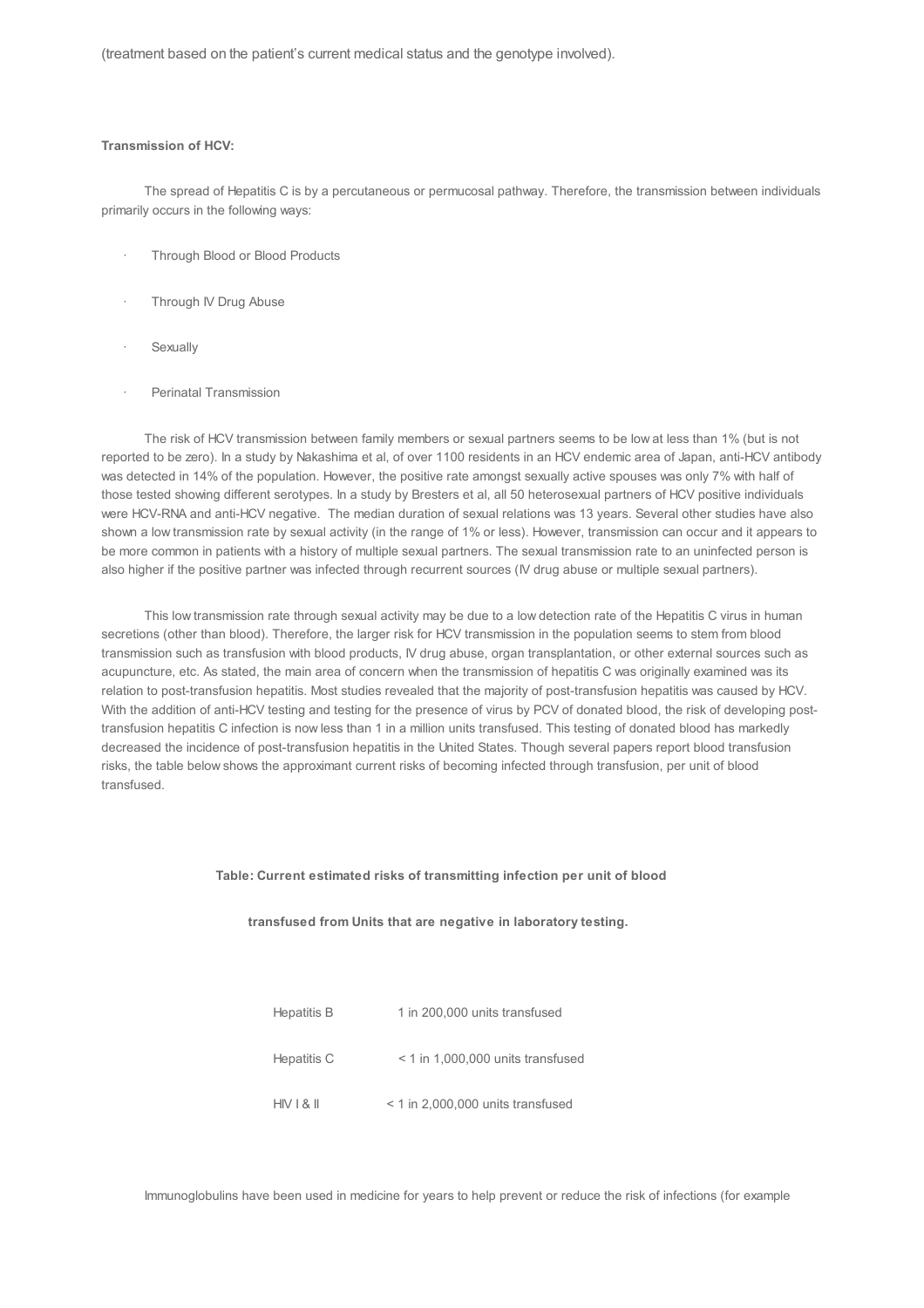serum immune globulin, hepatitis B immune globulin, varicella zoster immune globulin, etc.). In addition, anti-D immune globulin (Rh-hyper-immuneglobulin) has nearly eliminated Rh sensitization in the United States. The safety of these products over the years has been excellent, despite the fact that these immune globulin products come from pooled plasma where some donors probably carry transmissible infections. In the mid 1990's, there were reports of Hepatitis C transmission following the administration of some brands of serum immune globulin. The frequency of this occurrence today is negligible and there has not been a reported case of HCV transmission in nearly 20 years.

Immune globulin production starts with a fractionation procedure that effectively removes most if not all potentially infectious agents. However, due to these reported HCV transmissions (from the over 20 years ago), most products (especially those used in the United States) add other purification steps such as a solvent-detergent treatment or a low pH treatment and pepsin. Therefore, Hepatitis C transmission with these products will hopefully stay non-existent in the future.

Lastly, nearly every study on patients with illicit drug abuse and addiction have found that about 70% to 75% of those infected with hepatitis C report that they had intravenous use. However, how the other 25% became infected (if intravenous drug use had not occurred) is uncertain. Newer research is suggesting that another mode of blood transmission might occur through the sharing of snorting utensils. Some of these patients (who chronically snort) develop sores in the nasal cavity, and this might lead to blood contamination of the snorting utensil. If this utensil is shared, then the blood of the infected user could gain access through the nasal mucosa of another user leading to possible infection.

#### **Perinatal Transmission of HCV:**

Vertical transmission from an infected mother to the infant does occur during pregnancy. Several hundred studies have been published on the topic of perinatal transmission during the past 15 years and the data is still not completely clear. When studies are combined, the rate of perinatal HCV transmission in pregnant patients who are anti-HCV antibody positive is about 5% (with a range of 0% to about 10%). These variations in percent transmission may be due to differences in those who are viral RNA positive in the bloodstream at the time of delivery and other factors. More recent data have determined that transmission primarily only occurs in patients who are HCV-RNA positive at the time of delivery (however, the laboratory that performs the PCR testing is important, because it is an extremely sensitive test). In addition, in patients who are HCV infected and are also HIV positive, the rate of perinatal transmission increases to a range of 15% to 25%.

The HCV positive carrier rate in studies of pregnant populations from Japan to Europe to the United States ranges from 0.5% to 3% (meaning 1 in 33 to 1 in 200 pregnant women are HCV antibody positive). It is important to understand that all babies born to women who are HCV-antibody positive are HCV-antibody positive at birth. This does not mean they are infected. The newborn's positive antibody test is caused by the mother's antibody that crossed the placenta. Mother's IgG antibodies can freely cross the placenta, but unfortunately, they are not protective to the newborn. Most of these newborns clear the antibody by 12 months of age. However, this maternal antibody can remain positive for up to 18 months following delivery in some uninfected children.

Another question that has not been fully answered is whether the virus can cross the placenta and infect the child prior to delivery. Most studies would suggest that this is not the case. Delamare et al tested the amniotic fluid obtained by genetic amniocentesis in 16 HCV-RNA positive women and in 15, the HCV-RNA probe was negative by PCR. The HCV-RNA was positive in one case at a very low level of 230 copies per ml of fluid. However, the amniocentesis procedure went through the placenta in a mother whose viral load was 340,000 copies per ml. This child and 9 others were tested at birth and all were negative for HCV-RNA. Therefore, the one positive amniotic fluid was probably caused by maternal blood contamination of the specimen. (Levels of HCV-RNA in the blood that are less than 10,000 copies per ml are considered low titers). PCR testing is very sensitive and can detect as few as 10 to 20 copies of virus in one milliliter of fluid. Therefore, a very tiny contamination can result in false positive results.

The Delamare report and most other studies suggest that the majority of perinatal transmission (when it occurs) takes place around the time of delivery. Because of this finding, the next question is whether the type of delivery affects this transmission rate. The majority of studies on this topic have reported that the mode of delivery did not seem to affect the perinatal transmission rate. However, it is important to note that nearly all of these studies did not separate the cesarean section group into elective cesarean prior to the onset of labor and those c-sections performed for obstetrical reasons after labor begins or membranes have been ruptured. One recent study by Gibb et al reported on the perinatal transmission rate in 441 mother-child pairs from Ireland and England using an estimation statistical approach. The perinatal transmission rate in 339 vaginal deliveries was estimated at 7.7% and the transmission rate in 54 non-elective c-sections was 5.9%. However, the transmission rate in 31 elective c-sections was 0%. Despite this finding, these percentages were not statistically different. On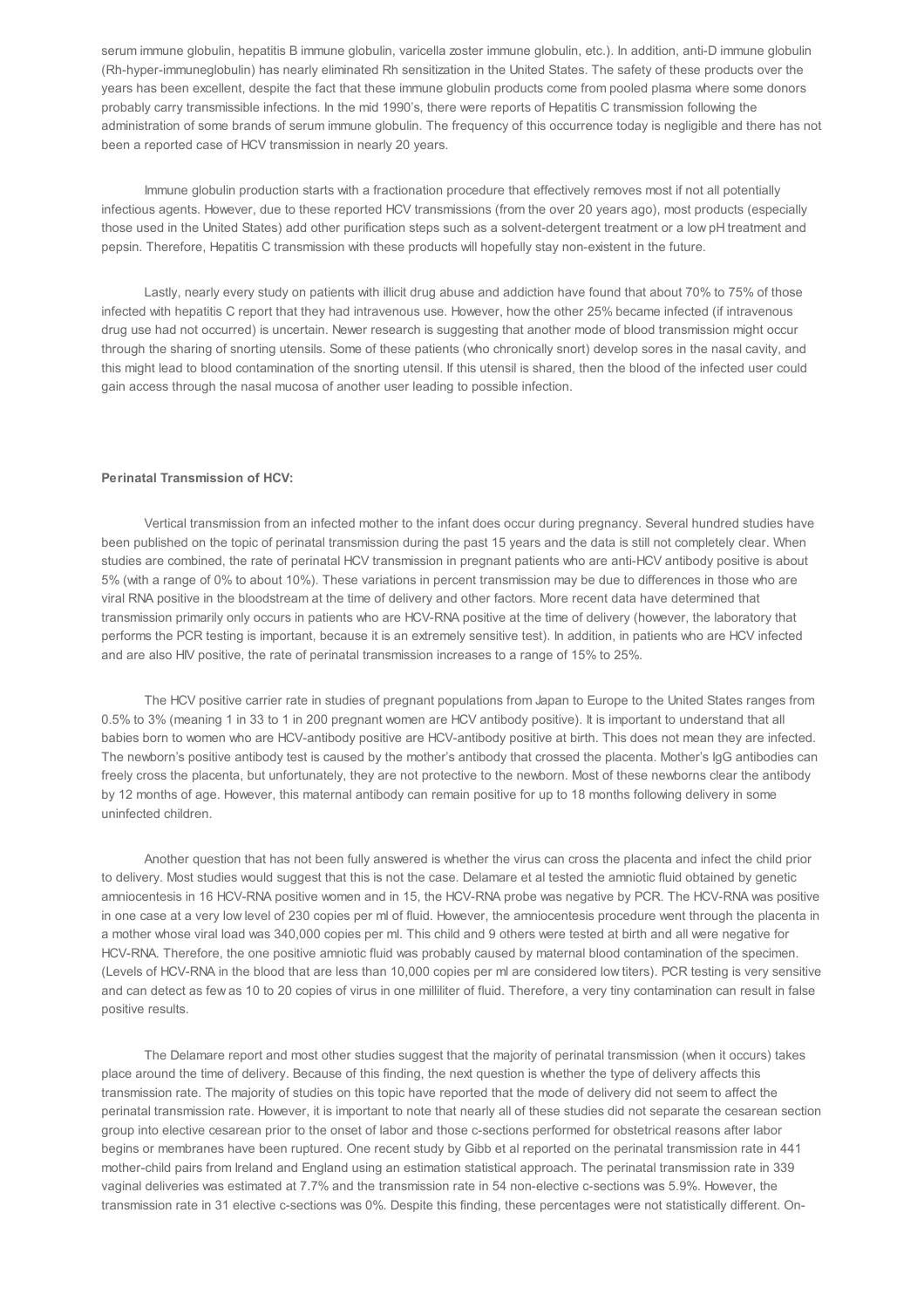the-other-hand, the European Pediatric Hepatitis C Network reported on 1,787 mother-child pairs and the transmission rate for elective cesarean delivery was 7.3% versus 5.4% for the vaginal delivery / non-elective cesarean delivery group. Therefore, further studies are needed that analyze whether there is a difference between elective cesarean delivery and routine obstetrical delivery.

The final issue regarding pregnant women infected with HCV and their newborns is breastfeeding. No studies to date have ever proven transmission to a newborn through breastfeeding. Several studies have tested breast milk for the presence of HCV-RNA and most have not detected the virus. In a few studies, HCV-RNA was detected in breast milk, but at very low levels (of < 1000 copies per ml) and usually, this was only seen in colostrum. Furthermore, it is also uncertain whether the virus can withstand the elements of the intestinal tract. According to the American College of Obstetricians and Gynecologists and American Academy of Pediatrics, breastfeeding is not contraindicated in women who are HCV positive.

#### **Treatment of HCV:**

At the present time, there is no available Hepatitis C immune globulin or vaccine that can be used in preventing this infection. The current recommendations for treatment are still very complex. Therapy in the past was limited to interferon (or its variation) along with ribavirin and was dependent upon the patient's age, general state of health, risk of cirrhosis, likelihood of response, and life expectancy. In the past several years, numerous anti-hepatitis C anti-viral agents have been developed and marketed. Some of these include Boceprevir, Telaprevir, and Faldaprevir (NS3/4A protease inhibitors) made for treating Genotype 1. Sofosbuvir (a nucleoside inhibitor of HCV RNA-dependent RNA polymerase) and Velpatasvir (NS5A inhibitor) for treating most all genotypes. Many other direct acting antiviral agents are being tested against other protein/glycoprotein parts of the virus. Patients usually have a liver biopsy before starting treatment, which also establishes the individual's baseline liver status. Only patients who are HCV-RNA positive should be treated (and usually ones with elevated liver function tests). Patients who are active heavy alcohol users, active IV drug users, and patients with decompensated cirrhosis are usually not be treated. Patients with genotype 1 are usually treated for up to 48 months versus 24 months with types 2 through 7. Patients treated with interferon would often rebound (up to 50%) after treatment was completed, but this occurs less with the new direct acting antiviral drugs.

No vaccine is currently available, and many hurdles still exist in its development. The first hurdle in this regard is testing. The only way to test for the potential of infectivity is by PCR for the presence of HCV-RNA. Secondly, the only species that can be infected are humans and chimpanzees, which limit animal testing. The third issue is that many of the HCV viral proteins have a high mutation rate (meaning they are not the same from genotype to genotype). Finally, and possibly the most important, is that researchers currently have not identified an antibody that kills the virus (for example, anti-HBsAg antibody kills the hepatitis B virus). The best hope for a vaccine might be one that prevents the development of the chronic carrier state.

In summary, HCV has rapidly become a difficult and confusing topic with many questions still unanswered. However, the future impact of this virus on society and healthcare is massive. Therefore, further research is needed along with increasing public awareness of this infection. Hopefully, the future will bring an effective immune globulin and vaccine for prevention and research will identify a better mechanism to follow potential infectivity.

#### **References or Suggested Reading:**

- 1. Choo QL, Kuo G, Weiner AJ, Overby LR, et al. Isolation of a cDNA clone derived from a blood-borne non-A, non-B viral hepatitis genome. Science 1989;244:359-62.
- 2. Kuo G, Choo QL, Alter HJ, et al. An assay for circulating antibodies to a major etiologic virus of human non-A, non-B hepatitis. Science 1989;244:362-4.
- 3. Alter HJ, Purcell RH, Shih JW, et al. Detection of antibody to hepatitis C virus in prospectively followed transfusion recipients with acute and chronic Non-A, Non-B hepatitis. N Engl J Med 1989;321:1494-1500.
- 4. Mera J, Vellozzi C, Hariri S, Et al. Identification and clinical management of persons with chronic hepatitis C virus infection – 2012-2015. MMWR 2016;65:461-66.
- 5. Cottrell EB, Chou R, Wasson N, et al. Reducing risk for mother-to-infant transmission of hepatitis C virus: a systematic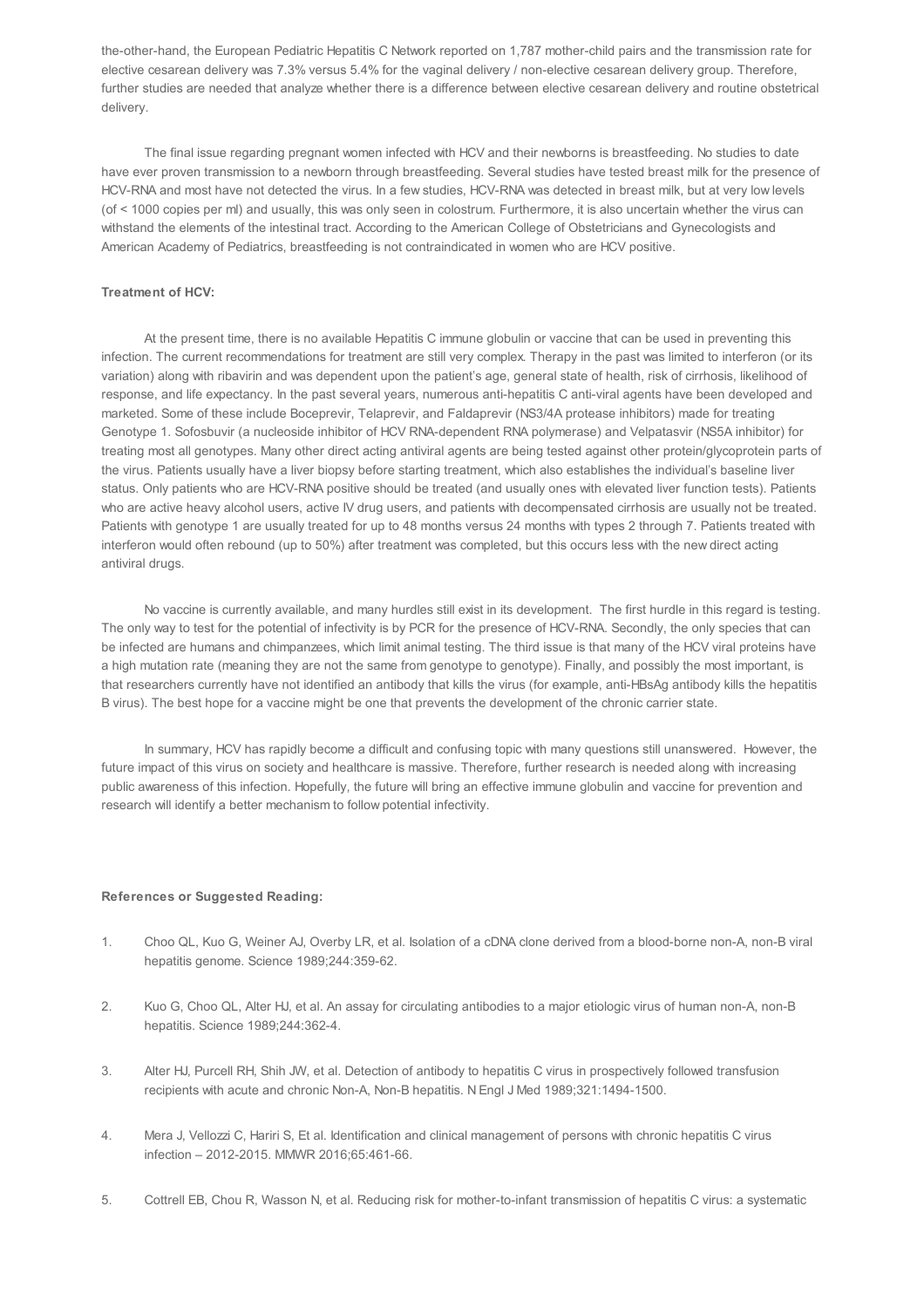review for the U.S. Preventative Services Task Force. Ann Int Med 2013;158:109-13.

- 6. Feld JJ, Jacobson IM, Hezode C, et al. Sofosbuvir and Velpatasvir for HCV genotypes 1, 2, 4, 5, and 6 infection. NEJM 2015;373;2599-607.
- 7. Church S, Barton K, Elson F, et al. Risk factors for hepatitis C virus infection among young adults Massachusetts, 2010. MMWR 2011;60:1457.
- 8. Zibbell JE, Iqbal K, Patel RC, et al. Increases in hepatitis C virus infection related to injection drug use among persons aged < 30 years – Kentucky, Tennessee, Virginia, and West Virginia 2006-2012. MMWR 2015;64:453-8.
- 9. Aach RD, Stevens CE, Hollinger B, et al. Hepatitis C virus infection in post-transfusion hepatitis. N Engl J Med 1991;325:1325-9.
- 10. Consensus Statement EASL International Consensus Conference on Hepatitis C. J Hepatol 1999;31(suppl):3-8.
- 11. Marcellin P. Hepatitis C: the clinical spectrum of the disease. J Hepatol 1999;31(suppl):9-16.
- 12. Simmonds P. Viral heterogeneity of the hepatitis C virus. J Hepatol 1999;31(suppl):54-60.
- 13. Nakashima K, Ikematsu H, Hayashi J, et al. Intrafamilial transmission of hepatitis C virus among the population of an endemic area of Japan. JAMA 1995;274:1459-61.
- 14. Bresters D, Mauser-Bunschoten EP, Reesink HW, et al. Sexual transmission of hepatitis C virus. Lancet 1993;342:210- 11.
- 15. Osmond DH, Padian NS, Sheppard HW, et al. Risk factors for hepatitis C virus seropositivity in heterosexual couples. JAMA 1993;269:361-65.
- 16. Brettler DB, Mannucci PM, Gringeri A, et al. The low risk of hepatitis C virus transmission among sexual partners of hepatitis C-infected hemophilic males: an international, multicenter study. Blood 1992;80:540-43.
- 17. Hsu HH, Wright TL, Luba D, et al. Failure to detect hepatitis C virus genome in human secretions with the polymerase chain reaction. Hepatology 1991;14:763-67.
- 18. Terada S, Kawanishi K, Katayam K. Minimal hepatitis C infectivity in semen. Ann Intern Med 1992;117:171-72.
- 19. Salleras L, Bruguera M, Vidal J, et al. Importance of sexual transmission of hepatitis C in seropositive pregnant women: a case-control study. J Med Virol. 1997;52:164-7.
- 20. Wejstal R. Sexual transmission of hepatitis C virus. J Hepatol 1999;31(suppl):92-5.
- 21. YU MW, Mason BL, Guo ZP, et al. Hepatitis C transmission associated with intravenous immunoglobulins. Lancet 1995;345:1173-74.
- 22. Outbreak of hepatitis C associated with intravenous immunoglobulin administration-United States, October 1993-June 1994. MMWR 1994;43:505-09.
- 23. Schiff RI. Hepatitis C and immune globulin. N Engl J Med 1995;332:1236-37.
- 24. Weintrub PS, Veereman-Wauters G, Cowan MJ, Thaler MM. Hepatitis C virus infection in infants whose mothers took street drugs intravenously. J Pediatr 1991;119:869-74.
- 25. Giovannini M, Tagger A, Ribero ML, et al. Maternal-infant transmission of hepatitis C virus and HIV infections: a possible